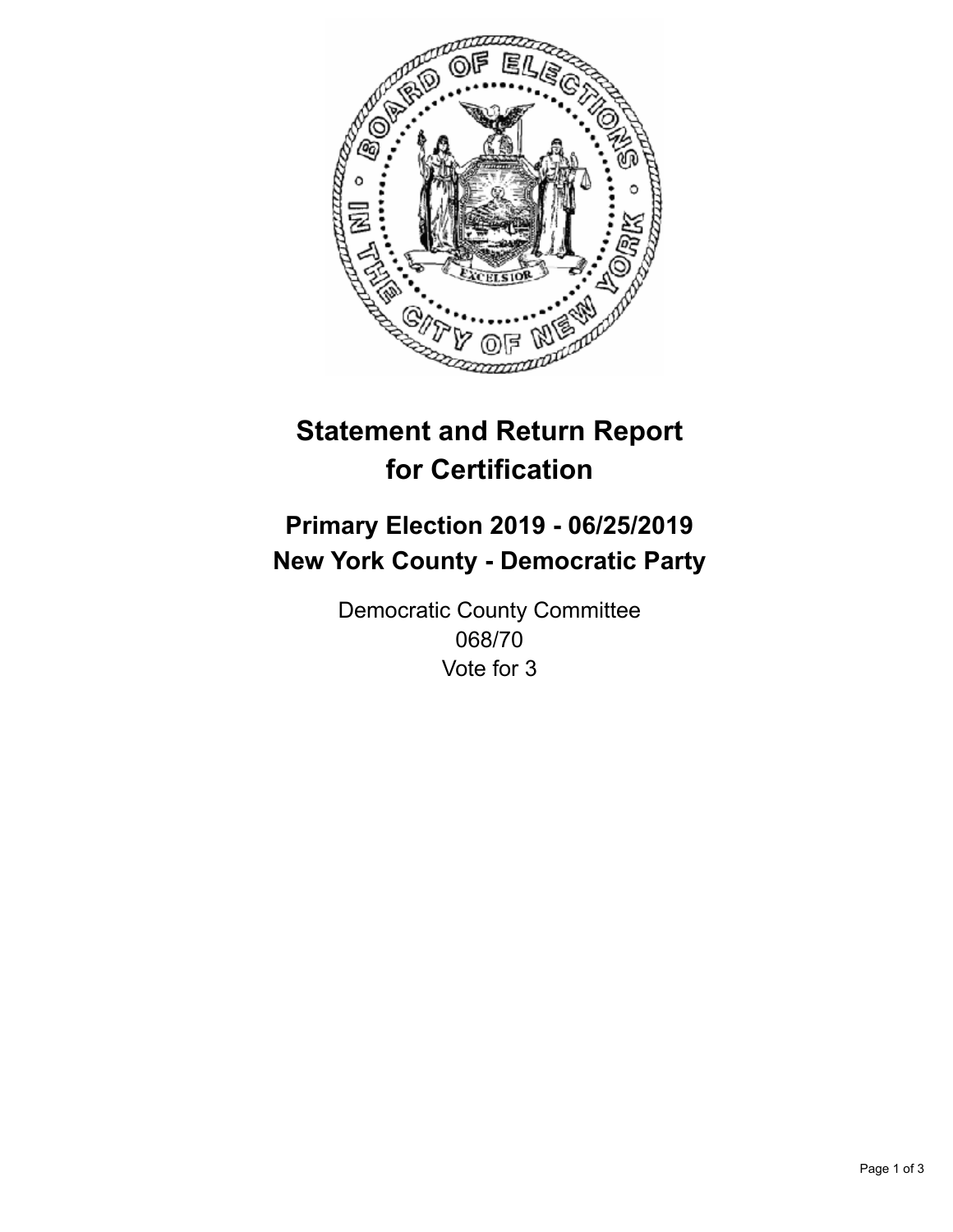

## **Assembly District 70**

| PUBLIC COUNTER                                           | 28 |
|----------------------------------------------------------|----|
| <b>MANUALLY COUNTED EMERGENCY</b>                        | 0  |
| ABSENTEE / MILITARY                                      | 3  |
| AFFIDAVIT                                                | 0  |
| <b>Total Ballots</b>                                     | 31 |
| Less - Inapplicable Federal/Special Presidential Ballots | 0  |
| <b>Total Applicable Ballots</b>                          | 31 |
| <b>PIA BOWMAN</b>                                        | 4  |
| <b>JASMINE BARKSDALE</b>                                 | 9  |
| ANAH KLATE                                               | 22 |
| DIVYA NAIR                                               | 21 |
| WALTER SMART (WRITE-IN)                                  | 1  |
| WALTER SOUTH (WRITE-IN)                                  | 8  |
| WILLIAM SMITH (WRITE-IN)                                 | 1  |
| <b>Total Votes</b>                                       | 66 |
| Unrecorded                                               | 27 |